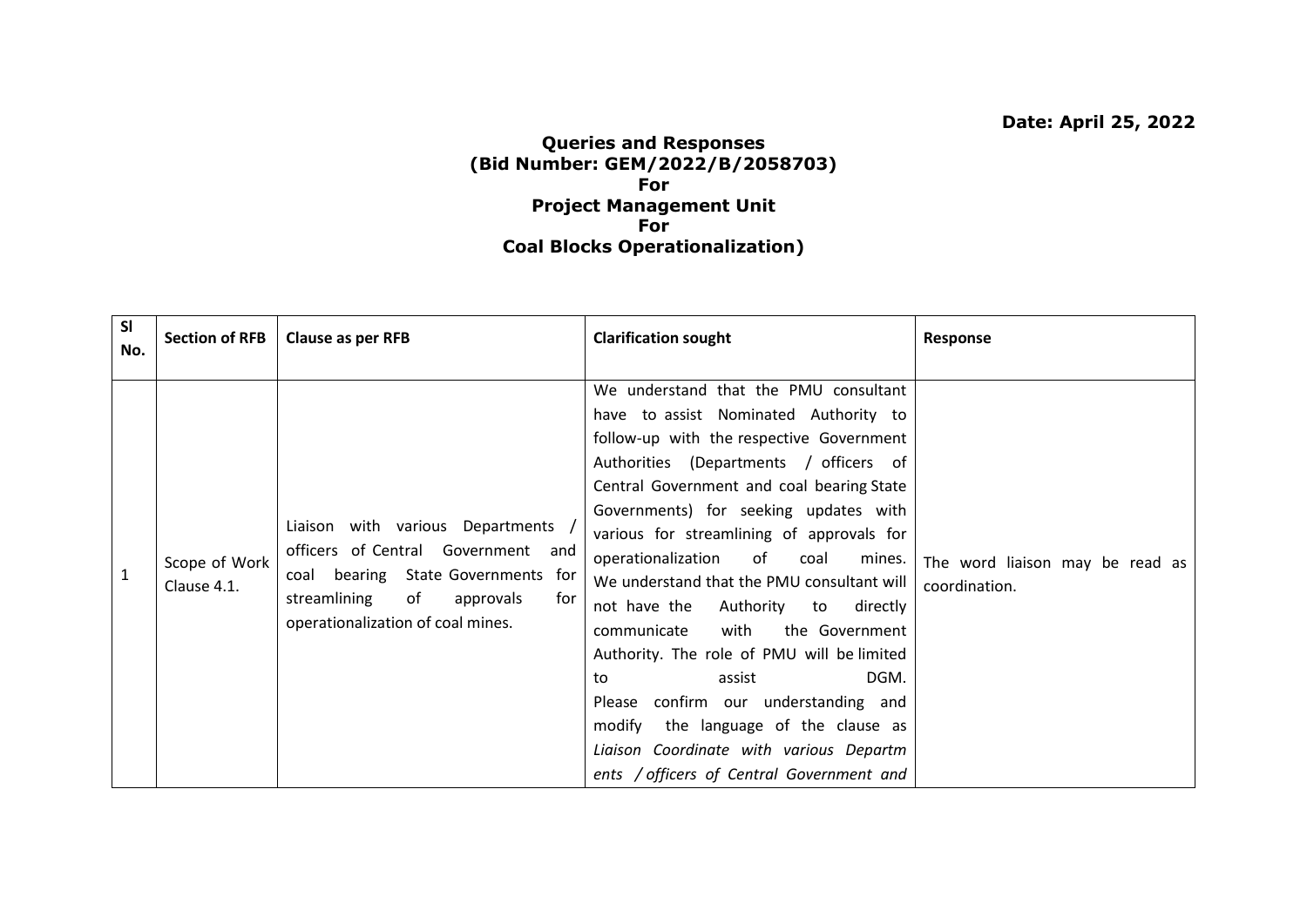| <b>SI</b><br>No. | <b>Section of RFB</b>                 | Clause as per RFB                                                                                                                                                                   | <b>Clarification sought</b>                                                                                                                                                                                                                                                                                                                                                                                                            | Response                                                                                                                                                                      |
|------------------|---------------------------------------|-------------------------------------------------------------------------------------------------------------------------------------------------------------------------------------|----------------------------------------------------------------------------------------------------------------------------------------------------------------------------------------------------------------------------------------------------------------------------------------------------------------------------------------------------------------------------------------------------------------------------------------|-------------------------------------------------------------------------------------------------------------------------------------------------------------------------------|
|                  |                                       |                                                                                                                                                                                     | coal bearing State Governments for stream<br>lining of approvals for operationalization of c<br>oal mines.                                                                                                                                                                                                                                                                                                                             |                                                                                                                                                                               |
| 2                | Scope<br>of<br>Work<br>Clause<br>4.1. | contact the<br>concerned<br>Visit<br>and<br>authorities where clearances<br>are<br>pending and facilitate early processing<br>of the applications, if directed by the<br>Authority. | We understand that the PMU members<br>be required to visit to the office of<br>will<br>authorities based on the conformation given<br>by the Nominated Authority. These meetings<br>will be arranged by the Client and the<br>consultant will only visit the Authorities for<br>the Agenda already decided by the<br>Nominated<br>Authority.<br>You would appreciate that the Consultant<br>does not have the Authority to arrange for | As & when, any travel required for<br>undertaking the task, PMU will<br>coordinate with state authority and<br>submit a visit plan and take prior<br>approval from Authority. |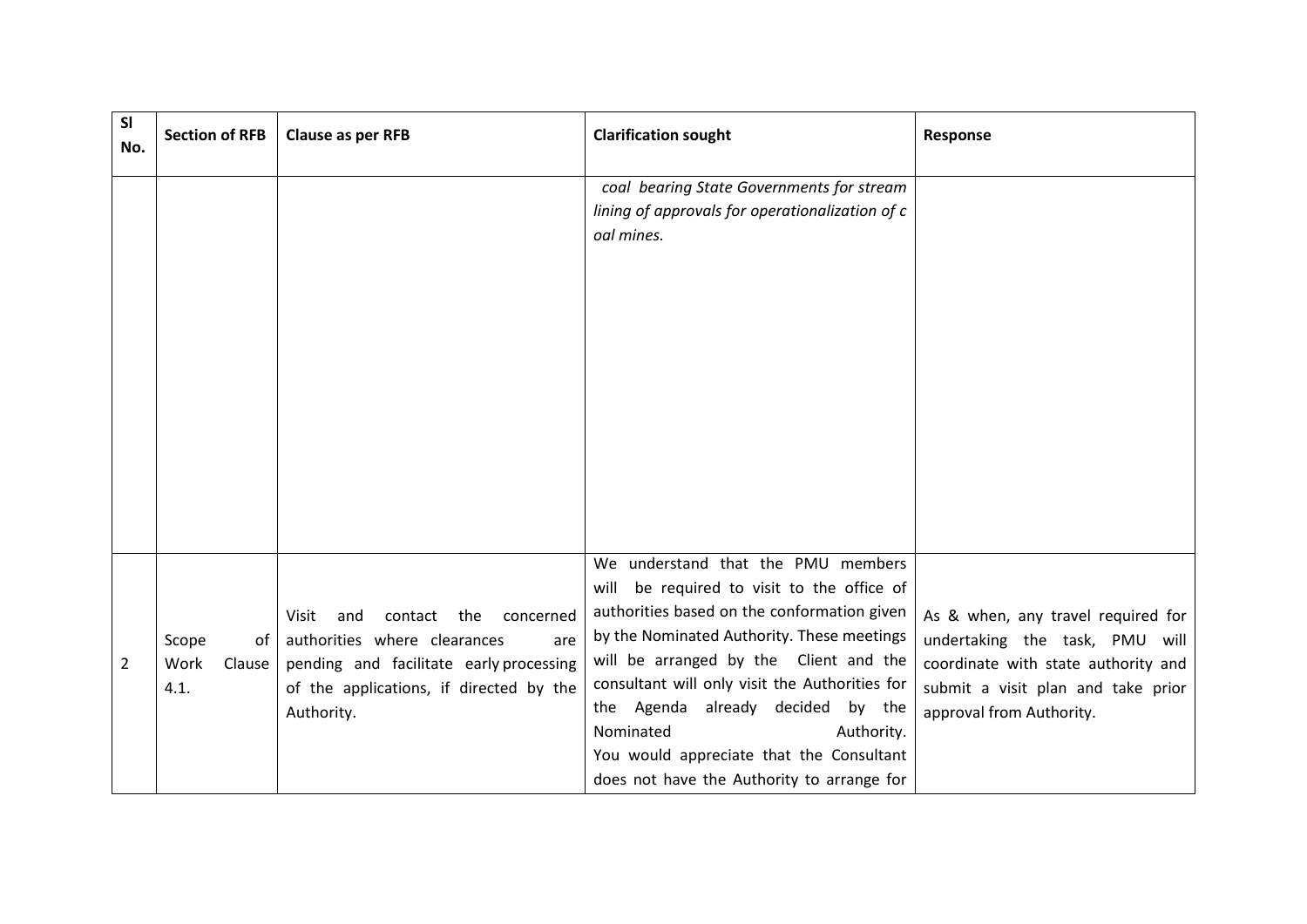| <b>SI</b><br>No. | <b>Section of RFB</b>        | Clause as per RFB                                                             | <b>Clarification sought</b>                                                                                                                                                                                                                                                                      | Response                      |
|------------------|------------------------------|-------------------------------------------------------------------------------|--------------------------------------------------------------------------------------------------------------------------------------------------------------------------------------------------------------------------------------------------------------------------------------------------|-------------------------------|
|                  |                              |                                                                               | the visits from the Government Authorities<br>in the Ministries and Coal bearing states.<br>Please confirm our understanding.                                                                                                                                                                    |                               |
| 3                | Scope of Work<br>Clause 4.2. | Recommend changes to the existing<br>practice of granting statutory approvals | We understand that there is a standard<br>operating procedure which the ministry had<br>already<br>for<br>adopted<br>granting statutory approvals and the PMU<br>shall have to suggest improvement measure<br>based on best industry<br>practices.<br>Please<br>confirm<br>our<br>understanding. | The understanding is correct. |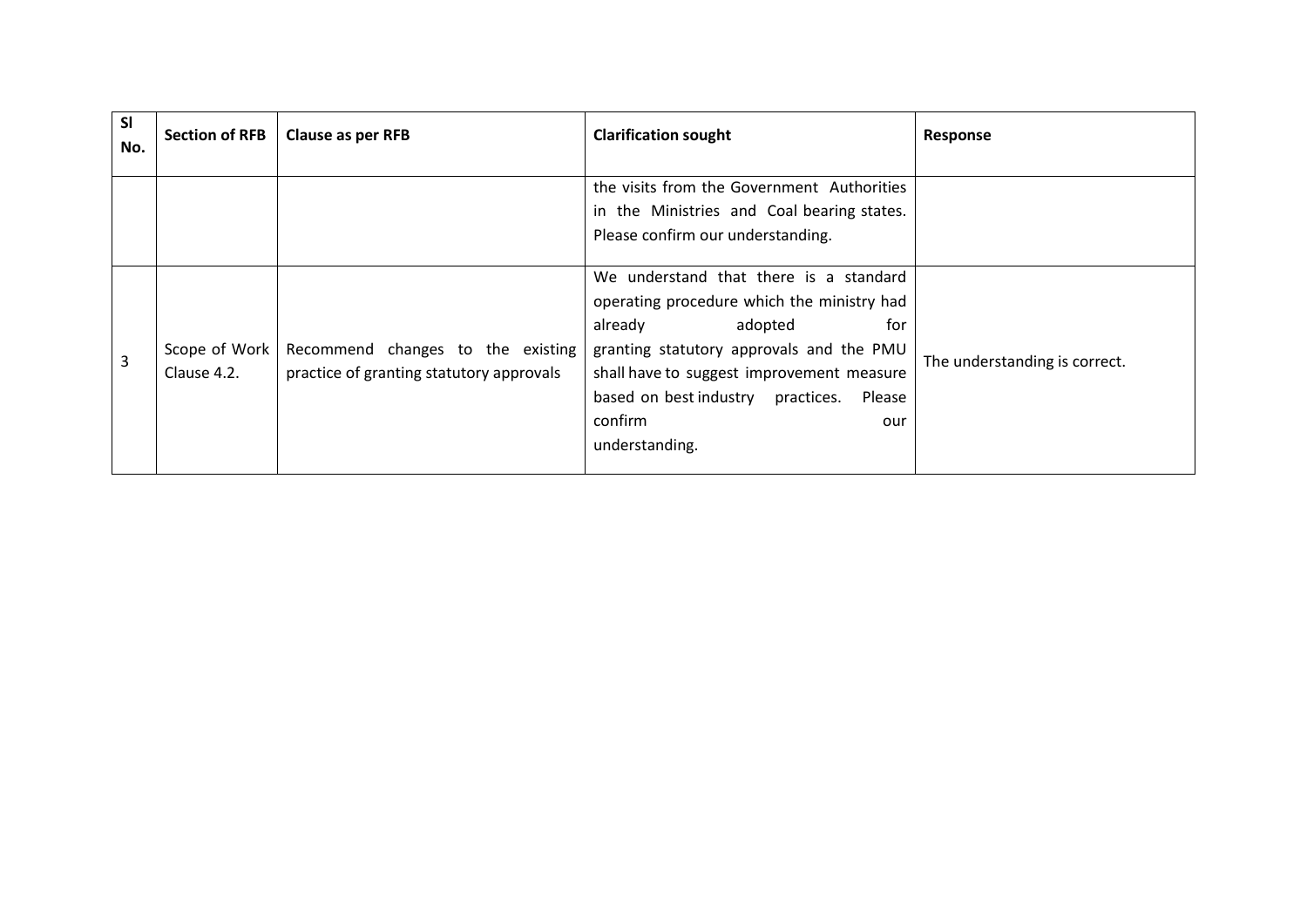| <b>SI</b><br>No. | <b>Section of RFB</b>                                              | Clause as per RFB                                                                                                                                                                                                                                                                             | <b>Clarification sought</b>                                                                                                                                                                                                                                                                                                                                                                              | Response                                                                                                                                                                           |
|------------------|--------------------------------------------------------------------|-----------------------------------------------------------------------------------------------------------------------------------------------------------------------------------------------------------------------------------------------------------------------------------------------|----------------------------------------------------------------------------------------------------------------------------------------------------------------------------------------------------------------------------------------------------------------------------------------------------------------------------------------------------------------------------------------------------------|------------------------------------------------------------------------------------------------------------------------------------------------------------------------------------|
| 4                | Time<br>and<br>Payment<br>Schedule<br>No.<br>clause<br>$5.2$ .(ii) | Remaining 70% of the total financial bids<br>submitted will be released on the basis of<br>the achievement of actual clearance(s)<br>obtained. Fee for each clearance = The 70%<br>amount of the total financial bids<br>------------------Total Number of clearances<br>mentioned in the RFB | We understand that the total number of<br>clearances pending is 235 and the 70% of the<br>total financial bid shall be divided by 235 to<br>arrive at Fee payable for each clearance. In<br>case the number of mines is added, and<br>the number of clearances required to be<br>obtained is increased it will not reduce the<br>service fee payable per clearance. Please<br>confirm our understanding. | The fee for each clearance will be<br>decided as per the formula provided.<br>The same rate per clearance will be<br>applicable to the clearances which will<br>be added later on. |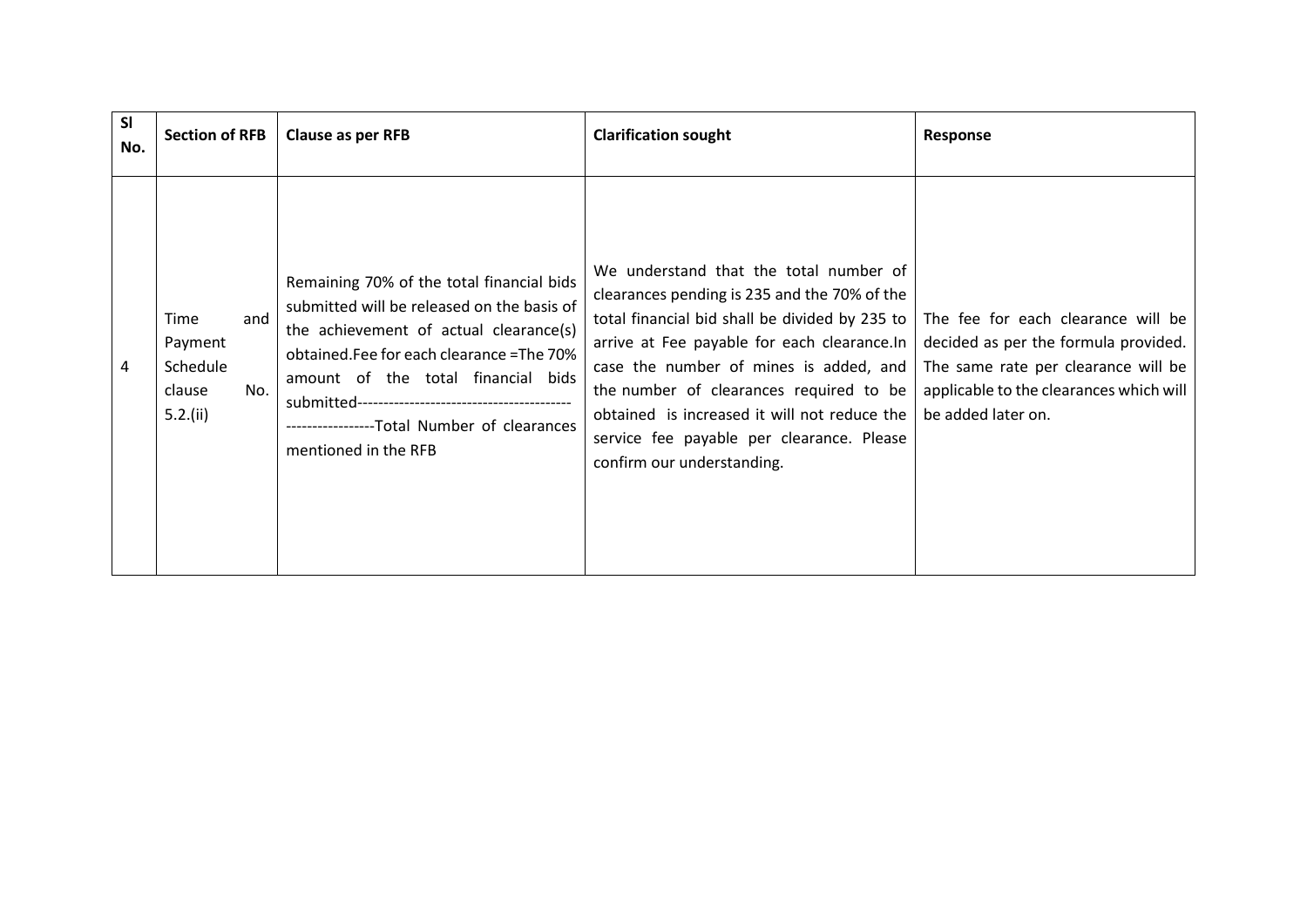| <b>SI</b><br>No. | <b>Section of RFB</b>                                 | Clause as per RFB                                                                                                                                                                                                   | <b>Clarification sought</b>                                                                                                                                                                                                                                                                                                                                                                                                                                                                                                                                                                                                                                                                       | Response                                                                                                                                                                                                   |
|------------------|-------------------------------------------------------|---------------------------------------------------------------------------------------------------------------------------------------------------------------------------------------------------------------------|---------------------------------------------------------------------------------------------------------------------------------------------------------------------------------------------------------------------------------------------------------------------------------------------------------------------------------------------------------------------------------------------------------------------------------------------------------------------------------------------------------------------------------------------------------------------------------------------------------------------------------------------------------------------------------------------------|------------------------------------------------------------------------------------------------------------------------------------------------------------------------------------------------------------|
| 5                | Time<br>and<br>Payment<br>Schedule<br>clause No. 5.5. | The monthly payment in respect of<br>additional personnel provided as per the<br>clause 6.4 will be decided as per the<br>average monthly payment made to the<br>existing personnel as per clause 5.2<br>(i) above. | We propose that the monthly payment in<br>respect of additional personnel provided as<br>per the clause 6.4. shall be a quoted figure<br>rather than decided as per the average<br>monthly payment made to the existing The monthly payment in respect of<br>personnel. Also, there is no experience  <br>and qualification given for the additional<br>this<br>stage.<br>at<br>resource<br>This will allow us to quote a with clear<br>understanding of the financial payouts to $\vert$<br>the PMU and shall also reduce the risk in<br>participation resulting better price discovery<br>to Ministry of Coal. This will also help in<br>increasing the transparency in the bidding<br>process. | additional personnel will be as per the<br>average monthly payment made to<br>The<br>the<br>existing<br>personnel.<br>experience and qualification of<br>additional resources will be decided<br>mutually. |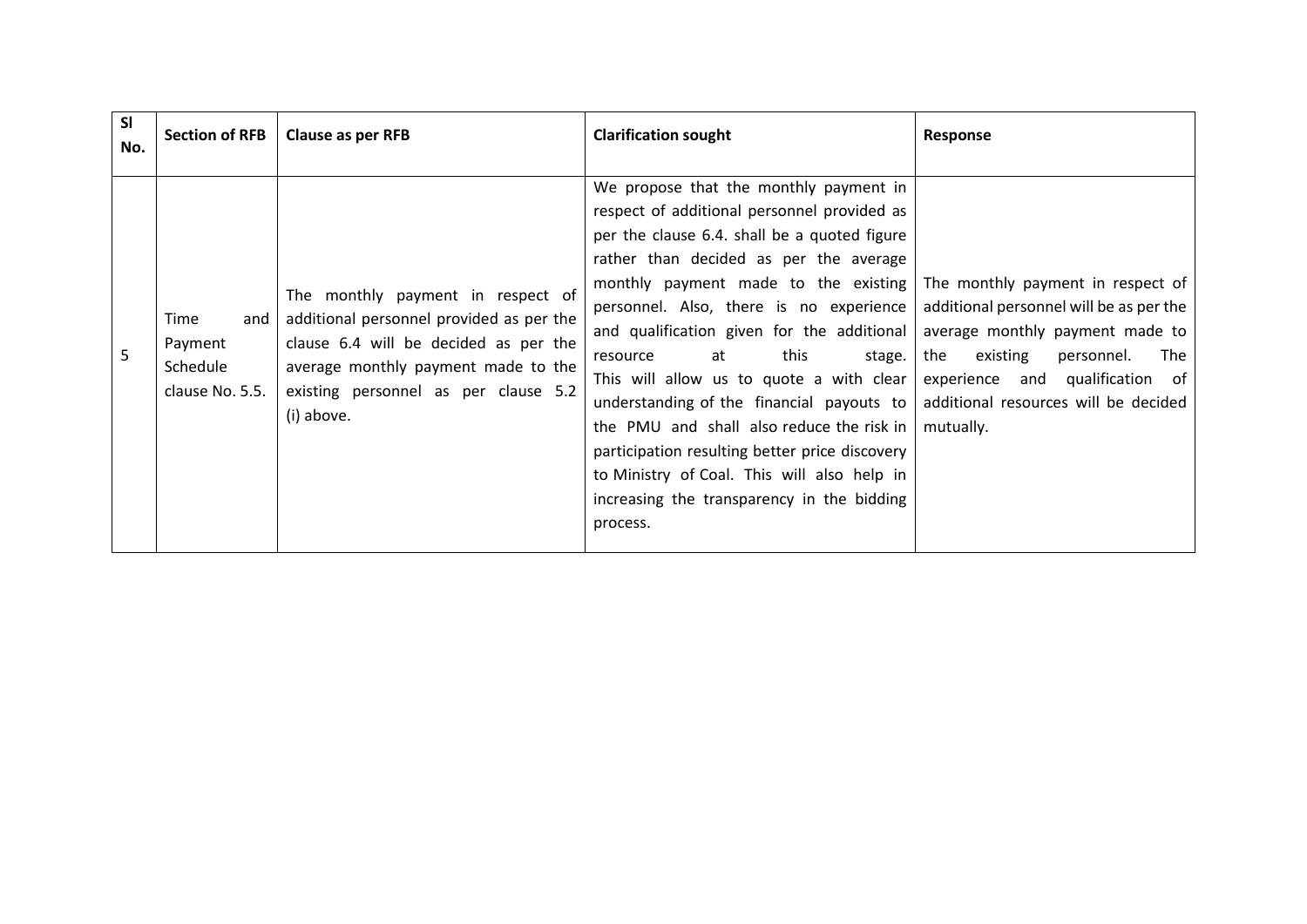| SI<br>No. | <b>Section of RFB</b>                                        | <b>Clause as per RFB</b>                                                                                                                                                                                             | <b>Clarification sought</b>                                                                                                                                                                                                                                                                                                                                                                                                                                                                                                                                                                                                                                                                                                                                                                                                                                                                                                                                                             | Response                                                                                                                                                                                                                                                                                                                                                                                             |
|-----------|--------------------------------------------------------------|----------------------------------------------------------------------------------------------------------------------------------------------------------------------------------------------------------------------|-----------------------------------------------------------------------------------------------------------------------------------------------------------------------------------------------------------------------------------------------------------------------------------------------------------------------------------------------------------------------------------------------------------------------------------------------------------------------------------------------------------------------------------------------------------------------------------------------------------------------------------------------------------------------------------------------------------------------------------------------------------------------------------------------------------------------------------------------------------------------------------------------------------------------------------------------------------------------------------------|------------------------------------------------------------------------------------------------------------------------------------------------------------------------------------------------------------------------------------------------------------------------------------------------------------------------------------------------------------------------------------------------------|
| 6         | Criteria<br>for<br>Evaluation<br>of<br><b>Technical Bids</b> | Facilitation<br>ParameterProject<br>and<br>experience of undertaking assignments<br>similar to the<br>Scope<br>of<br>Work<br>mentioned in RFB.<br>Criteria/ Details 10 marks for each<br>assignment - Max. Marks -40 | We understand similar assignment shall<br>undertaken<br>means works<br>for<br>development<br>and operationalization or<br>monitoring of coal block or coal mine.<br>Further, work undertaken for multiple coal<br>blocks under the same work order shall<br>be considered as multiple assignments.<br>Therefore, we understand that assignments<br>related to<br>selection<br>of<br><b>MDO</b><br>for<br>operationalization of Coal mines,<br><b>PMC</b><br>such<br>for<br>projects,<br>contract<br>administration, due diligence, coal block<br>will<br>be considered<br>assessment study<br>relevant and qualified. Please confirm our<br>understanding.Rationale: Since the state<br>undertaking<br>government<br>Mining<br>$\sqrt{ }$<br>Corporations/State DGM are also appointing<br>Management Consultant cum Transaction<br>Advisor (MCTA) where multiple coal blocks<br>are monitored under the same assignment.<br>Therefore, experience of each coal block is<br>considered. | assignments<br>related<br>Similar<br>to<br>development & operationalization of<br>coal block,<br>selection of MDO for<br>operationalization of Coal mines,<br>PMC for such projects, contract<br>administration will be considered<br>relevant and qualified. However,<br>work under taken for multiple coal<br>blocks under the same work order<br>shall<br>be considered as single<br>assignments. |
| 7         | Time<br>and<br>Payment<br>Schedule                           | 5.6<br>the Consultant leaves the<br>case<br>In I<br>assignment at any stage without fulfilling                                                                                                                       | May please clarify "given targets". It is<br>submitted that the termination may not be<br>considered an event of default or a breach of                                                                                                                                                                                                                                                                                                                                                                                                                                                                                                                                                                                                                                                                                                                                                                                                                                                 | The performance bank guarantee<br>shall be forfeited if the consultant                                                                                                                                                                                                                                                                                                                               |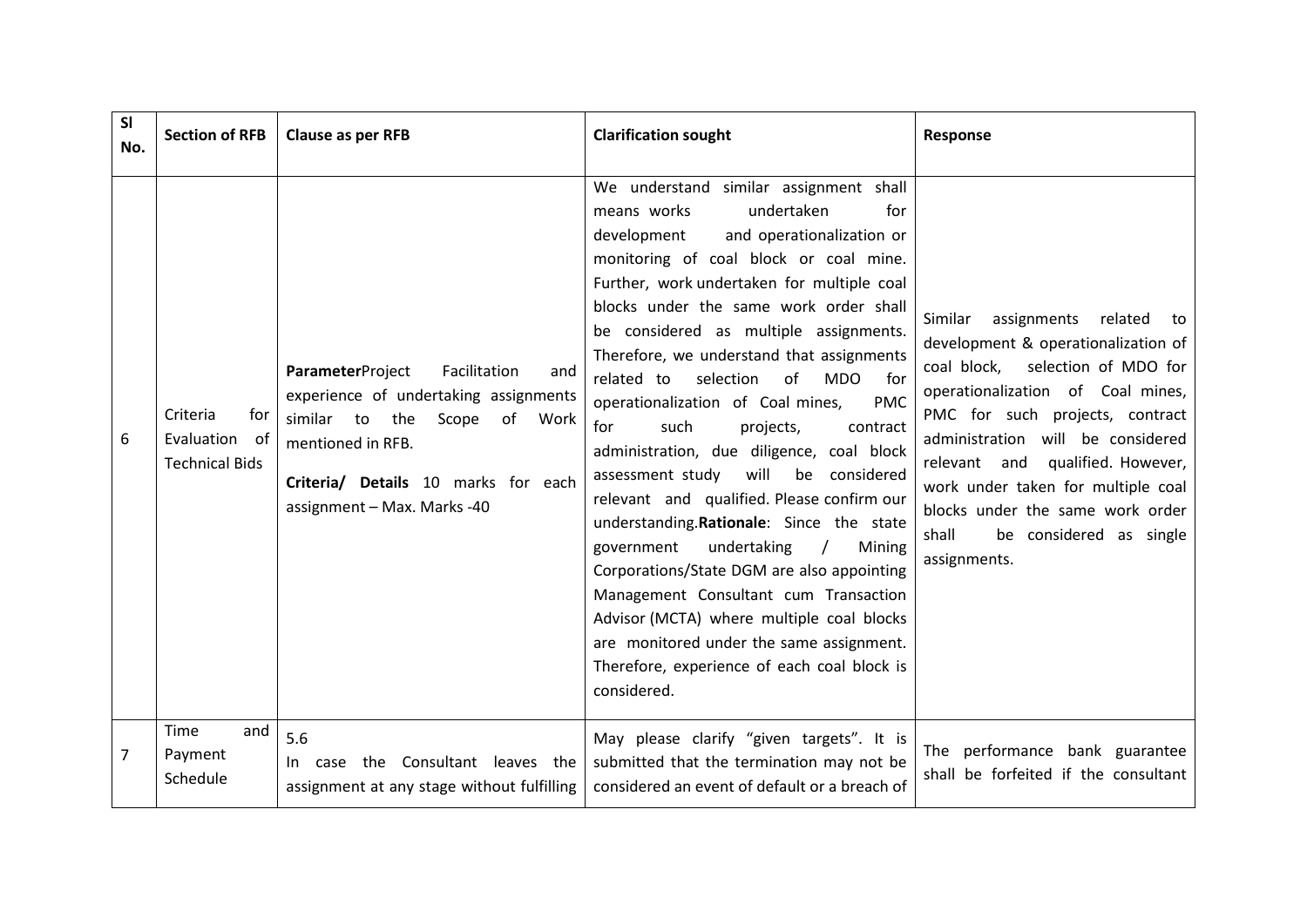| <b>SI</b><br>No. | <b>Section of RFB</b> | <b>Clause as per RFB</b>                | <b>Clarification sought</b>                     | Response                         |
|------------------|-----------------------|-----------------------------------------|-------------------------------------------------|----------------------------------|
|                  |                       | the given targets, the Performance Bank | agreement. In case the Nominated Authority      | leaves the assignment before the |
|                  |                       | Guarantee submitted by the Consultant   | wishes to retain this provision, it may be      | completion of tenure.            |
|                  |                       | shall be forfeited.                     | modified such that BG amount proportionate      |                                  |
|                  |                       |                                         | to the clearances obtained may be released      |                                  |
|                  |                       |                                         | in case of termination of assignment.           |                                  |
|                  |                       |                                         | Nominated Authority may please consider         |                                  |
|                  |                       |                                         | adding a termination clause as below:           |                                  |
|                  |                       |                                         | The Client and the Advisor (Selected Bidder)    |                                  |
|                  |                       |                                         | shall have the right to withdraw from the       |                                  |
|                  |                       |                                         | Project and/or terminate the engagement         |                                  |
|                  |                       |                                         | under this Agreement in respect of the          |                                  |
|                  |                       |                                         | Project, with or without cause, by giving 15    |                                  |
|                  |                       |                                         | days written notice to the other party. In the  |                                  |
|                  |                       |                                         | event<br>οf                                     |                                  |
|                  |                       |                                         | completion/expiry/withdrawal/termination        |                                  |
|                  |                       |                                         | of this Agreement, all the terms and            |                                  |
|                  |                       |                                         | provisions relating to fees, reimbursements     |                                  |
|                  |                       |                                         | and out of pocket expenses, indemnity,          |                                  |
|                  |                       |                                         | of liability,<br>limitation<br>confidentiality, |                                  |
|                  |                       |                                         | jurisdiction, governing law, termination and    |                                  |
|                  |                       |                                         | representations and warranties made by the      |                                  |
|                  |                       |                                         | Client<br>shall<br>survive<br>such              |                                  |
|                  |                       |                                         | completion/expiry/withdrawal/termination        |                                  |
|                  |                       |                                         |                                                 |                                  |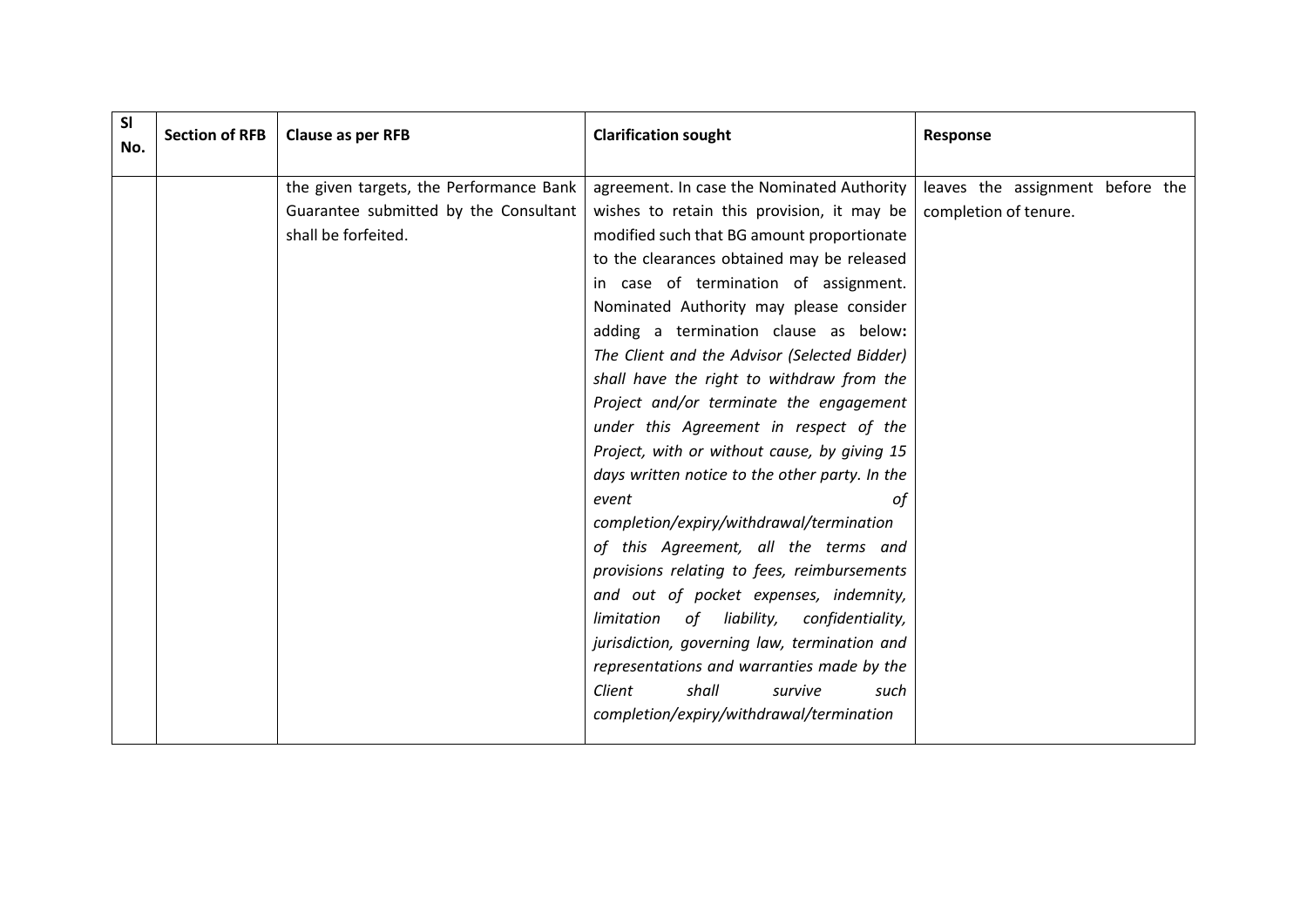| <b>SI</b><br>No. | <b>Section of RFB</b>                                      | Clause as per RFB                                                                                                              | <b>Clarification sought</b>                                                                                                                                                              | Response                                                                                                                                   |
|------------------|------------------------------------------------------------|--------------------------------------------------------------------------------------------------------------------------------|------------------------------------------------------------------------------------------------------------------------------------------------------------------------------------------|--------------------------------------------------------------------------------------------------------------------------------------------|
| 8                | Consultancy<br>team<br>Project<br>Management<br>Team       | 6.3Subject Matter Expert- Land - LLB or<br>Bachelor of Law with 5+ years of<br>experience in handling land related issues.     | May please confirm that PMU advise on legal<br>matters shall not be considered as legal<br>opinion but only interpretation of regulatory<br>provision.                                   | The advice of the expert will not be<br>considered as legal opinion.                                                                       |
| 9                | Conditions of<br>Eligibility:<br>Qualification<br>criteria | 10.1(d)<br>The applicant should have turnover of<br>INR 2 crore/ year in last 3 financial years<br>preceding the Bid Due Date. | May please clarify if last three years are FY22,<br>FY21, FY20 or FY21, FY20, FY19. As FY22 has<br>concluded only recently, the financials may<br>not be available.                      | For the purpose of the last three<br>financial years following financial may<br>be considered:<br>$(i)$ FY 21<br>(ii) FY 20<br>(iii) FY 19 |
| 10               | Preparation<br>and<br>submission of<br><b>Bid</b>          | 11.4<br>A copy of the Power of Attorney certified<br>by a notary public in the form specified<br>shall accompany the Bid.      | May please clarify if a general power of<br>attorney authorizing the signatory can be<br>submitted. Further, it is requested that a true<br>copy of the same be allowed to be submitted. | General<br>Power<br>0f<br>attorney<br>is is<br>acceptable.                                                                                 |
| 11               | Criteria for Bid<br>Evaluation                             | 16.1 b Approach and Methodology for the<br>Project                                                                             | Please clarify if the same has to be submitted<br>along with the bid or only at the time of<br>presentation                                                                              | These<br>documents<br>should<br>be<br>submitted at the time of Presentation                                                                |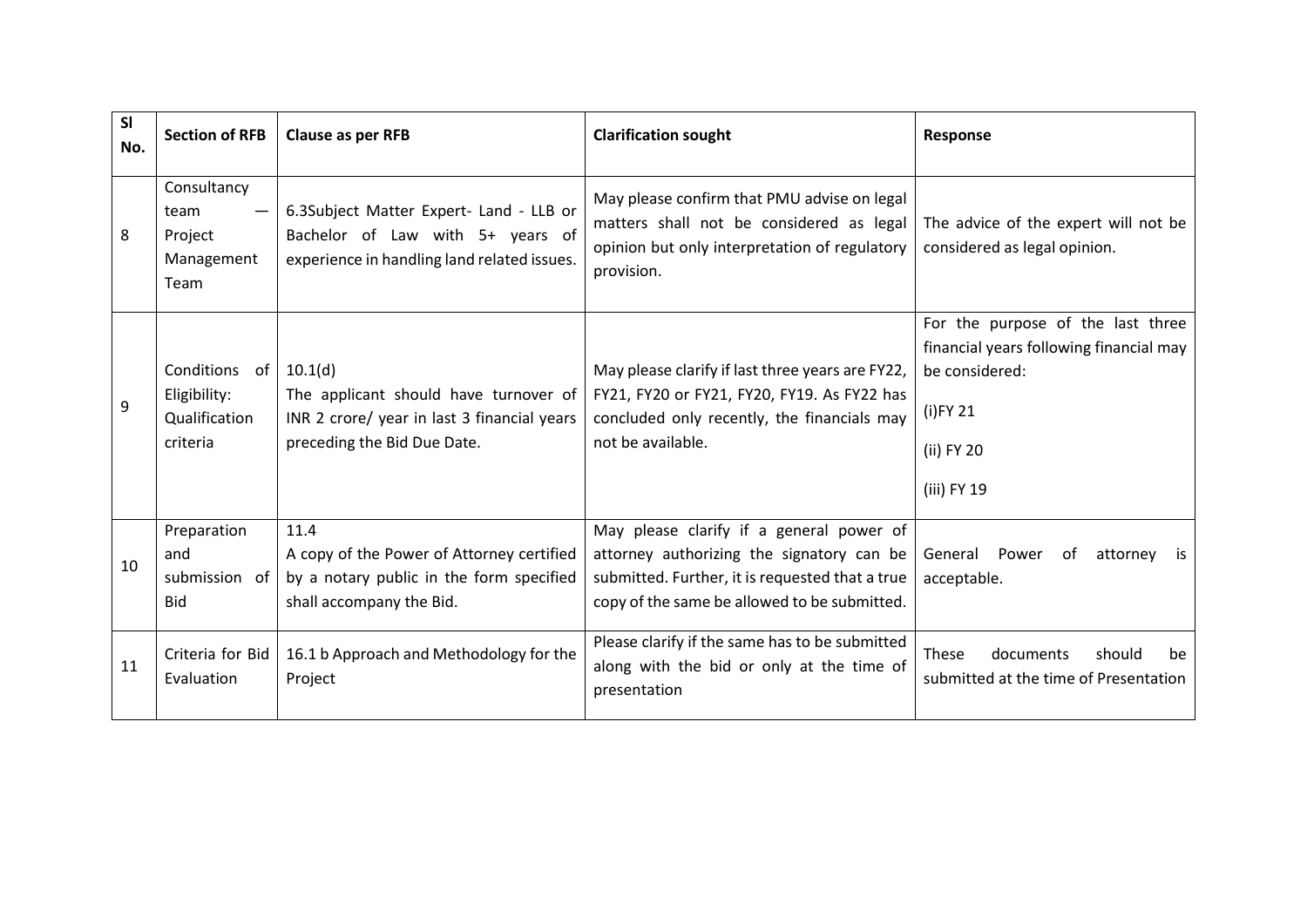| SI<br>No. | <b>Section of RFB</b>      | Clause as per RFB                                                                                                                                                                                                                                   | <b>Clarification sought</b>                                                                                                                                                                                                                                                                                                                                                                                                                                                                                                                        | Response                                                                                                                                                 |
|-----------|----------------------------|-----------------------------------------------------------------------------------------------------------------------------------------------------------------------------------------------------------------------------------------------------|----------------------------------------------------------------------------------------------------------------------------------------------------------------------------------------------------------------------------------------------------------------------------------------------------------------------------------------------------------------------------------------------------------------------------------------------------------------------------------------------------------------------------------------------------|----------------------------------------------------------------------------------------------------------------------------------------------------------|
| 12        | of<br>Award<br>Consultancy | 22.2<br>After acknowledgment of the LOA as<br>aforesaid by the Selected Bidder, it shall<br>execute the Agreement within the period<br>prescribed. The Selected Bidder shall not<br>entitled<br>be<br>seek<br>to<br>any deviation in the Agreement. | May please share copy of the contract/<br>agreement so that Bidders have the<br>opportunity of reviewing the contractual<br>clauses before submitting a bid. Alternately,<br>the Selected Bidder may be allowed to seek<br>revision of the Agreement terms before<br>execution.                                                                                                                                                                                                                                                                    | A copy of the Draft Agreement will be<br>uploaded to the GeM portal and<br>website of the Ministry of Coal.                                              |
|           |                            | There are 235 clearances pending [like<br>EC, FC- I/FC-II, Mining Lease, Land<br>Acquisition, etc.] with regard to 64 coal                                                                                                                          | In case, land is acquired under CBA 1957,<br>Mining lease is also deemed to be granted. In<br>such<br>cases,<br>Whether they will be considered as<br>No, this will be treated as one<br>clearances?<br>separate<br>clearance.<br>two<br>Will the success fee payment be done for 02<br>clearances?<br>Please clarify<br>In case, where land is directly acquired,<br>the phase wise procurement and possession<br>is given throughout the lease period and<br>grant of Land Acquisition<br>may be<br>misinterpreted. Therefore, in such scenario, |                                                                                                                                                          |
| 13        | 4                          | mines allocated under the provisions of<br>CM (SP) Act, 2015 and MMDR Act. List of<br>clearances is attached at Annexure I.                                                                                                                         | Acquisition<br>grant of Land<br>should be<br>considered once Allottee secure 30% of the<br>total land or Mining Lease is executed.<br>Please clarify.                                                                                                                                                                                                                                                                                                                                                                                              | The land required for achieving PRC<br>and subsequent working of mine for 5<br>years as per the mine plan will be<br>considered for obtaining clearance. |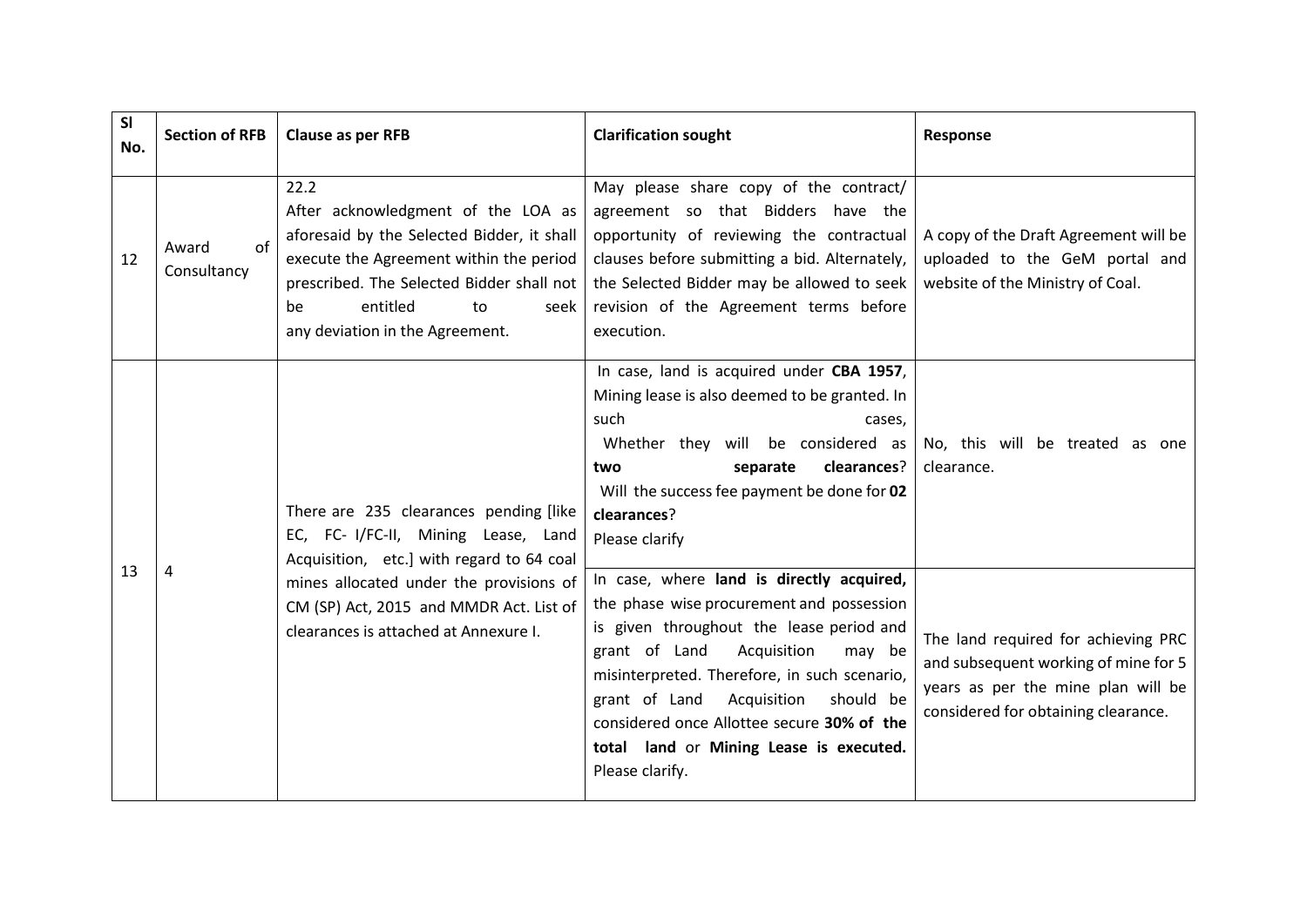| SI<br>No. | <b>Section of RFB</b> | Clause as per RFB | <b>Clarification sought</b>                    | Response                                |
|-----------|-----------------------|-------------------|------------------------------------------------|-----------------------------------------|
|           |                       |                   | In Annexure 1, Durgapur II Taraimar and        |                                         |
|           |                       |                   | Durgapur II Sariya has been considered as      |                                         |
|           |                       |                   | block and 05 clearances are<br>single          | When the allocatee of coal mine         |
|           |                       |                   | pending. It has been observed that they have   | obtained clearances separately for      |
|           |                       |                   | separate set of clearances. It is found that   | each block then payment will be made    |
|           |                       |                   | 5 clearances are pending for Durgapur II       | for each clearance. However, if the     |
|           |                       |                   | Sariya coal block and 2 clearances are         | allocatee obtained single clearance     |
|           |                       |                   | pending for Durgapur II Taraimar coal          | for a combined block, payment will be   |
|           |                       |                   | block. It is also observed that in Rohne Coal  | made for the single clearance. The list |
|           |                       |                   | block, FC Stage II permission is still         | of clearances provided in the           |
|           |                       |                   | pending however it is marked as granted.       | Annexure I may get updated during       |
|           |                       |                   | Similarly, Mining Lease & Land Acquisition     | the process of bid. Payments will be    |
|           |                       |                   | is already granted under CBA 1957 in           | made only for the clearances which      |
|           |                       |                   | Baitarni west coal block but has been          | will be obtained after the signing of   |
|           |                       |                   | indicated as pending. It is also observed that | the<br>agreement. However, the          |
|           |                       |                   | has already been amended and<br>EC             | calculation of payment of each          |
|           |                       |                   | transferred in Jamkhani coal block and FC-     | clearance, the number of clearances     |
|           |                       |                   | II permission is granted for Tubed coal        | will be taken from Annexure I.          |
|           |                       |                   | block but are still pending as<br>per          |                                         |
|           |                       |                   | Annexure 1. Please clarify.                    |                                         |
|           |                       |                   |                                                |                                         |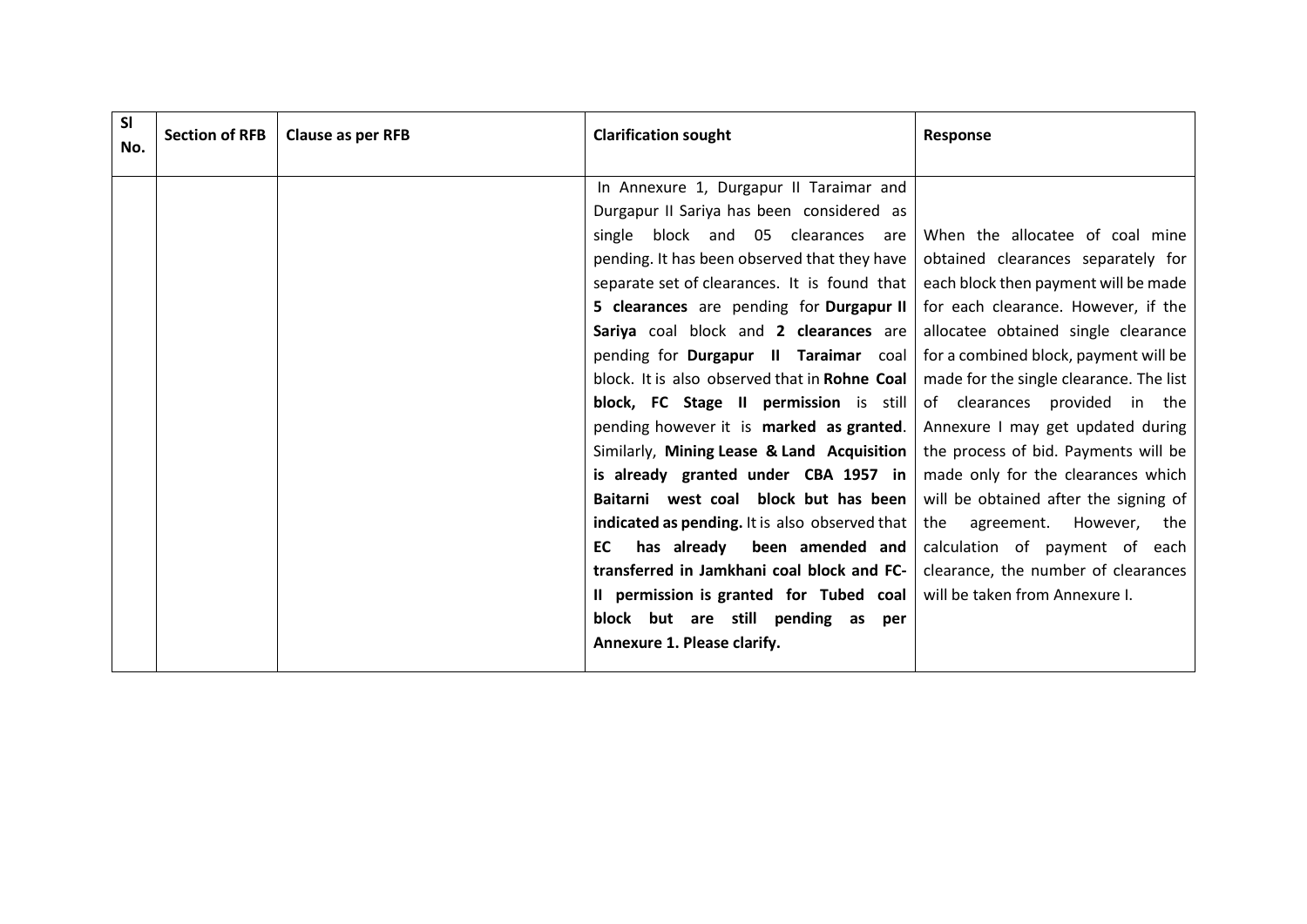| <b>SI</b><br>No. | <b>Section of RFB</b> | Clause as per RFB                                                                                                                                                                                                                                                                            | <b>Clarification sought</b>                                                                                                                                                                                                                                                                                                                                                                                                                                                                                      | Response                                                                                                                                                                                   |
|------------------|-----------------------|----------------------------------------------------------------------------------------------------------------------------------------------------------------------------------------------------------------------------------------------------------------------------------------------|------------------------------------------------------------------------------------------------------------------------------------------------------------------------------------------------------------------------------------------------------------------------------------------------------------------------------------------------------------------------------------------------------------------------------------------------------------------------------------------------------------------|--------------------------------------------------------------------------------------------------------------------------------------------------------------------------------------------|
| 14               | 4.2                   | The report on the production and<br>dispatch<br>of coal from coal mines<br>monitored by O/o Nominated Authority.                                                                                                                                                                             | We request Authority to please clarify that<br>Either daily monitoring and reporting is<br>only<br>required<br>nn.<br>production and dispatch report of coal from<br>coal<br>mines<br>or<br>Additionally, resolving challenges and<br>achieving over and above PRC as per Mine<br>Plan will also be in the scope of PMU.<br>For complete production monitoring, the<br>additional<br>resources<br>required.<br>are<br>List of Coal Mines monitored by O/o<br>Nominated Authority is required. Please<br>clarify. | Reporting is required<br>only<br>on o<br>production and dispatch. The daily<br>report will be submitted for the<br>producing coal mines allocated under<br>CMN Act, CMSP Act and MMDR Act. |
| 15               | 5.1                   | Total duration for the Consultancy shall<br>initially<br>for<br>$\mathsf{a}$<br>period of two year,<br>be<br>which can be extended for another<br>period of maximum $6$ months. The<br>duration of the Consultancy may be<br>the<br>extended<br>at<br>mutual<br>consent of both the parties. | Extension period is just for 06 months or<br>12 months or more. Please clarify                                                                                                                                                                                                                                                                                                                                                                                                                                   | The duration of consultancy can be<br>extended for period of Six (06)<br>Months.                                                                                                           |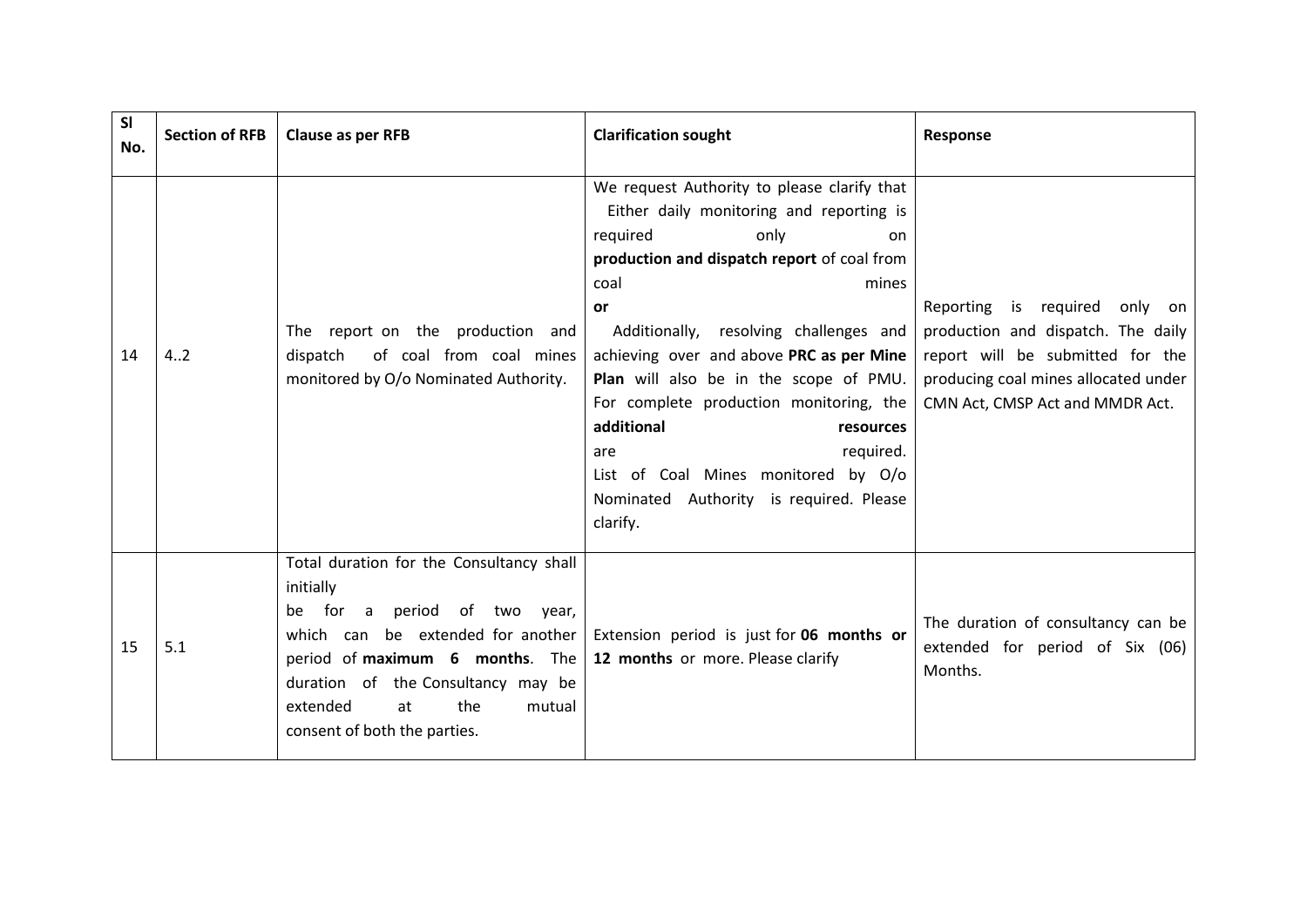| <b>SI</b><br>No. | <b>Section of RFB</b> | Clause as per RFB                                                                                                                                                                                                                                        | <b>Clarification sought</b>                                                                                                                                                                                                                                                                                                                                                                                                                      | Response                                                                                                                                                                                                                                                      |
|------------------|-----------------------|----------------------------------------------------------------------------------------------------------------------------------------------------------------------------------------------------------------------------------------------------------|--------------------------------------------------------------------------------------------------------------------------------------------------------------------------------------------------------------------------------------------------------------------------------------------------------------------------------------------------------------------------------------------------------------------------------------------------|---------------------------------------------------------------------------------------------------------------------------------------------------------------------------------------------------------------------------------------------------------------|
| 16               | 5.1 & 5.2             | Total duration for the Consultancy shall<br>initiallybe for a period of two year,<br>which can be extended for another<br>period of maximum 6 months. The<br>duration of the Consultancy may be<br>extended at the mutual consent of both<br>theparties. | We request Authority to please clarify that<br>the payment terms & conditions provided in<br>clause 5.2 (for 24 months) will also be the<br>same during extension period or with some<br>increments on fee.                                                                                                                                                                                                                                      | The terms and conditions in the<br>extended period will remain same.                                                                                                                                                                                          |
| 17               | <b>NA</b>             | <b>NA</b>                                                                                                                                                                                                                                                | We note that there is no express cap on<br>liability under the RFP. Therefore, we humbly<br>submit that In accordance with standard<br>industry practice, the aggregate liability<br>under this RFP and in connection with the<br>services shall be for direct damages and shall,<br>in all circumstances and events, be limited<br>to one time the feespaid. Consultant shall<br>be liable for any indirect or<br>not<br>consequential losses." | The Consultant shall, subject to the<br>of<br>the<br>Agreement,<br>provisions<br>indemnify the Authority, for an<br>amount not exceeding the value of<br>the Agreement, for any direct loss or<br>damage that is caused due to any<br>deficiency in services. |
| 18               | 9.2 to 9.5            | 9.2 The Applicants have to submit two<br>separate<br>Envelope-A containing<br>envelopes -<br>technical proposal<br>and<br>Envelope-B<br>containing<br>financial<br>proposal<br>respectively.<br>9.3 After Proposal Due Date, in the first                | Requested to please clarify that submission<br>of proposal will be in Hard Copy at the Office<br>of the Nominated Authority, Ministry of Coal,<br>or bidder must submit it online at Gem<br>Portal?<br>In case of online submission, requested                                                                                                                                                                                                   | The proposal should be submitted<br>only through GeM Portal. The<br>procedure is already available on the<br>GeM portal.                                                                                                                                      |